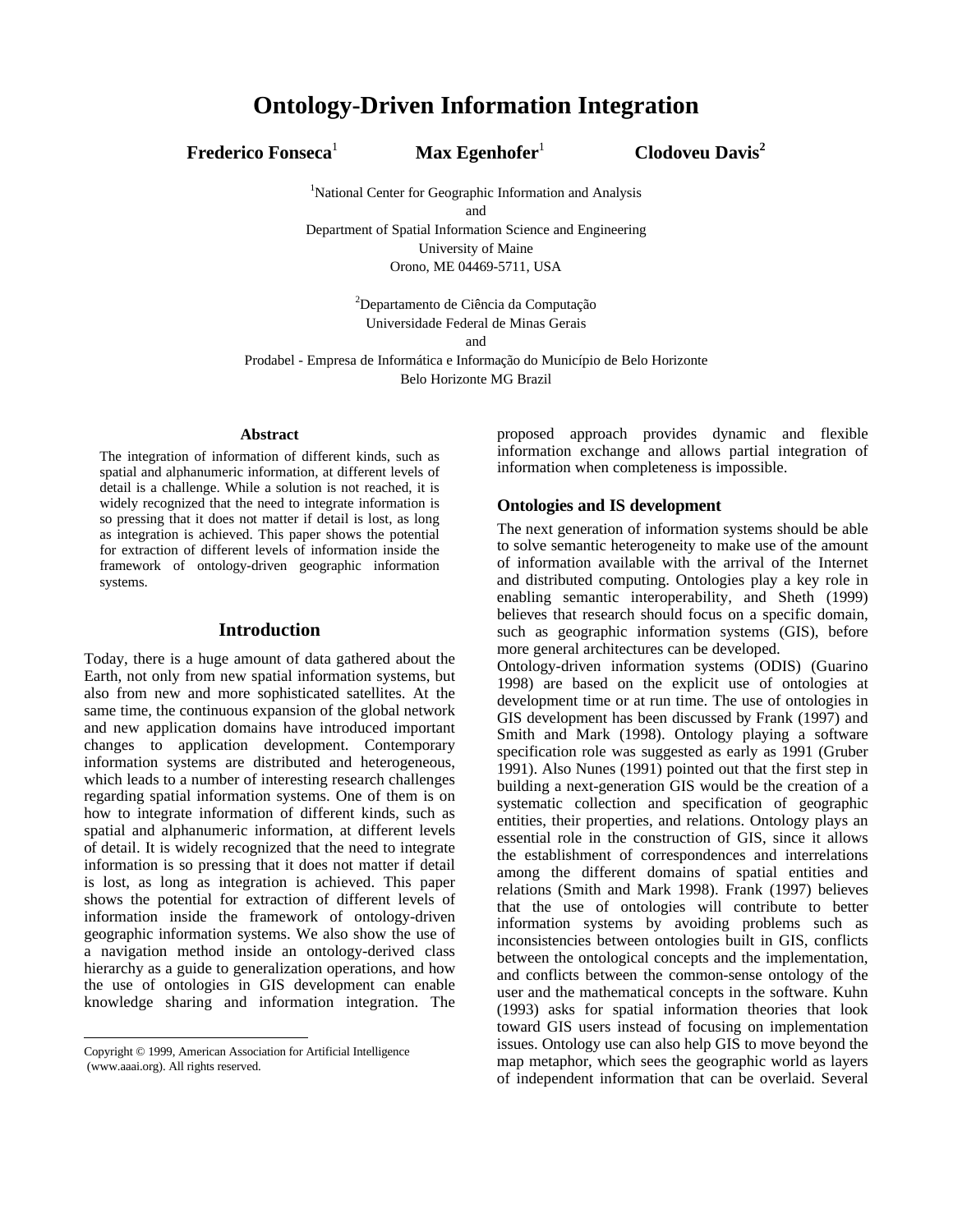inadequacies of the map metaphor have been pointed out (Kuhn 1991).

Philosophers and software engineers, however, have a different perspective of ontologies. Ontology, as an engineering artifact, describes a certain reality with a specific vocabulary using a set of assumptions regarding the intended meaning of the vocabulary words. A particular system of categories that reflects a specific view of the world is the philosophical meaning of ontology (Guarino 1998). Smith (1998) notes that since ontology for a philosopher is the science of being, of what is, it is inappropriate to talk about multiple ontologies as engineers do. To solve this problem Smith suggests a terminological distinction between referent or realitybased ontology (R-ontology) and elicited or epistemological ontology (E-ontology). R-ontology is a theory about how the whole universe is organized, and corresponds to the philosopher's point of view. An Eontology, on the other hand, fits the purposes of software engineers and information scientists, and is defined as a theory about how a given individual, group, language, or science conceptualizes a given domain.

This paper describes work in development and the expected results are a working prototype of an ontologydriven geographic information system, an geo-ontology editor, an geo-ontology translator with some basic geographic classes.

The remainder of this paper is organized as follows. Section 2 describes the framework for an ontology-driven geographic information system. Section 3 shows the GIS and ODGIS perspectives of information granularity. Section 4 presents the proposed navigation mechanism. Section 5 presents conclusions and future work.

# **Ontology-Driven Geographic Information Systems**

The use of an ontology, translated into an active information system component, leads to Ontology-Driven Information Systems (ODIS) (Guarino 1998) and, in the specific case of GIS, it leads to what we call Ontology-Driven Geographic Information Systems (ODGIS) (Fonseca and Egenhofer 1999). ODGIS are built using software components derived from various ontologies. These software components are classes that can be used to develop new applications. Being ontology-derived, these classes embed knowledge extracted from ontologies. The object-oriented approach for describing the geographic world is thoroughly discussed and established (Gahegan and Roberts 1988; Egenhofer and Frank 1992). The use of the object data model as the basic conceptualization of space has been discussed by Nunes (1991), where he argues that the issue of defining geographic space is actually the issue of defining and studying the geographic objects, their attributes, and relations. Discussing the main concepts behind the object-oriented approach and its application to geo-referenced information, Worboys (1994) considers that this approach can describe both field-based and object-based spatial models.

The ODGIS framework is presented in the next two sections focusing on the aspects of knowledge generation and use (Figure 1).



#### **Knowledge Generation**

The first step to build an ODGIS is to specify the ontologies using an ontology editor. The editor is able to translate the ontologies into a formal language to be used in a computer implementation. The ODGIS ontology editor is able to import and export ontologies written in XOL (Karp *et al.* 1999), an ontology exchange language used in object-oriented knowledge representation systems, which is based on the extensible markup language (XML) syntax (Graham and Quin 1999). The ontology editor also translates ontologies into Java interfaces. A Java interface describes the set of public methods that must be supported by a class that implements the interface, and also their calling conventions. However, a Java interface does not implement those methods. Each descendant class has to provide the code for each existing interface method. Since new classes can implement more than one interface, multiple inheritance can be achieved in Java (Gosling and McGilton 1995). These interfaces need to be complemented with Java code by independent class developers, thus generating Java classes.

#### **Knowledge Use**

The result from the knowledge generation phase of an ODGIS is a set of ontologies specified in a formal language and a set of classes. The ontologies are available to be browsed by the end user and they provide metadata information about the available data. The result from the translation is a set of classes that contain data and operations that constitute the system's functionality. These classes contain the knowledge available to be included in the new ontology-based systems.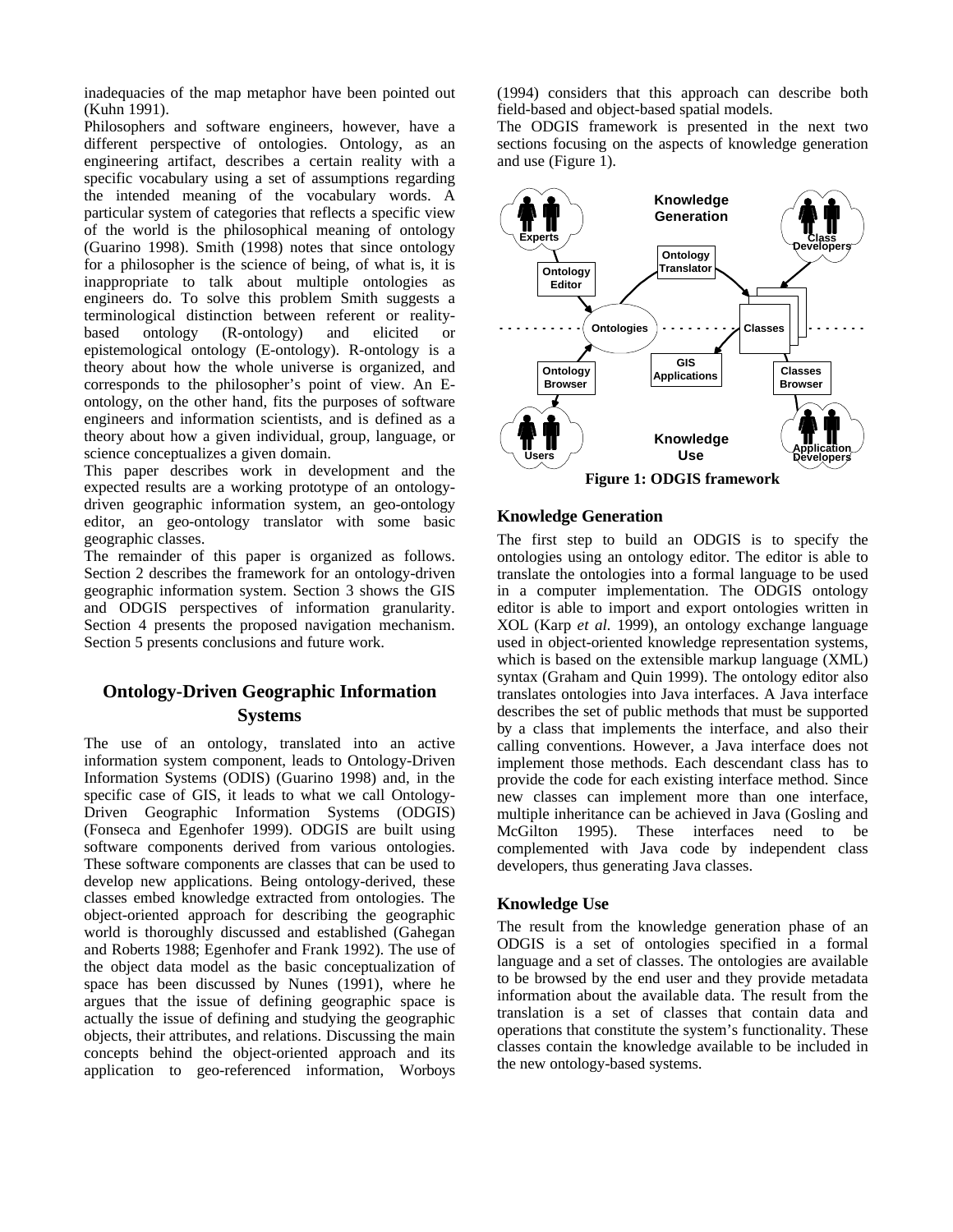The application developer can derive new classes, more specific to the application, called user classes, which are different from more generic ontology classes. User classes belong to the application ontologies level, while ontology classes belong to top-level, domain, or task ontologies (Guarino 1998). An application developer can build an application using either ontology classes or user classes, although they are separated here for clarification purposes. After building ontology classes, it is important to have a mechanism that enables the application developer to create user classes. User classes represent objects that have diverse characteristics. For instance, geographic features usually have geometric characteristics along with alphanumeric attributes. We propose here the use of multiple inheritance (Cardelli 1984) to define these kinds of classes. The use of multiple inheritance allows the developer to make use of the existing ontologies to build new classes. A geographic object should, for instance, descend from both geometric classes and feature-oriented classes. In the first group, all necessary representational and locational data can be handled by inherited methods, while in the other information on the semantics and behavior of the feature are inherited from specific ontology-derived classes.

## **Information Granularity**

The abstraction of concepts and notions about real-world objects is an important part of the creation of information systems. In the abstraction process, certain characteristics of the objects are identified and coded in a database in such a way that the set of characteristics is representative of the much more complex real-world object. Depending on the user's interest, however, this set of characteristics can be defined to be more or less detailed. Furthermore, the increase in the level of detail can be directed towards a particular set of characteristics, as required by the user. Object-oriented modeling suggests that it is convenient to define a more generic set of concepts about an object, and then define a number of its specializations. In each specialization, a number of additional characteristics is recorded, thereby increasing the level of detail of the original object. Additionally, each specialization inherits the characteristics of the more generic object class. Different specializations can then be compared and mixed if the additional detail is disregarded, and only the common characteristics are used.

### **The GIS perspective**

The notion of granularity applied to GIS leads to studies of the variation of the representation of geographic objects and phenomena across a wide range of scales. Certain phenomena are scale-dependent, i.e*.*, their representation varies across the scales. For instance, if an urban settlement is perceived at a small scale, the level of detail is usually small, enough for an entire city, with all its complex internal structure, to be represented as a point or as a simple polygon on a map. If the same city is perceived at a larger scale, it becomes necessary to represent its internal structure with more detail, for instance depicting blocks, squares, major streets, and buildings. If both representations have to coexist in a geographic database, how could it be possible to maintain and update only the most detailed version of the objects, and then filter out unwanted detail to produce the less-detailed version ? (Beard 1987) Ontologies offer a possible solution to this problem, by specifying exactly how high-level abstractions such as Urban Settlement relate (conceptually) to concepts of a lower level, such as Blocks, by establishing methods that, say, determine that if a block has less than 50% of its parcels occupied by houses, then it is not to be considered a part of the urban settlement. This kind of rule is highly dependent on the set of concepts the users have about blocks and settled areas and, therefore, must be conveniently included in the Urban Settlement ontology.

The same set of notions applies to the reverse case. Suppose that some state organization, such as a property records office, defines a set of concepts about parcels. These concepts are very generic in the sense that the particular interest of the property records office is not on fine details regarding the parcels, but on higher-level information, such as ownership, surface, and value. In terms of location, it is only necessary to identify to which city the parcel belongs. This set of concepts is then used to create a very generic Parcel ontology. From that ontology, each interested city can define a new ontology in which further concepts are incorporated. There may be city-specific concepts, defined by municipal law, such as land use constraints, or common concepts, such as the representation of the parcel with a polygon. If the parcels that belong to a city need to be compared or analyzed together with some other city's parcels, both sets of parcels will have to be taken back one step in the ontological hierarchy, by considering them as members of the more generic ontology-derived Parcel class.

## **The ODGIS perspective**

In the ODGIS architecture there are different levels of ontologies. Accordingly there are also different levels of information detail. Low-level ontologies correspond to very detailed information and high-level ontologies correspond to more general information. Thus, if a user is browsing high-level ontologies he or she should expect to find less detailed information. We propose that the creation of more detailed ontologies should be based on the high-level ontologies, such that each new ontology level incorporates the knowledge present in the higher level. These new ontologies are more detailed, because they refine general descriptions of the level from which they inherit (Figure 2).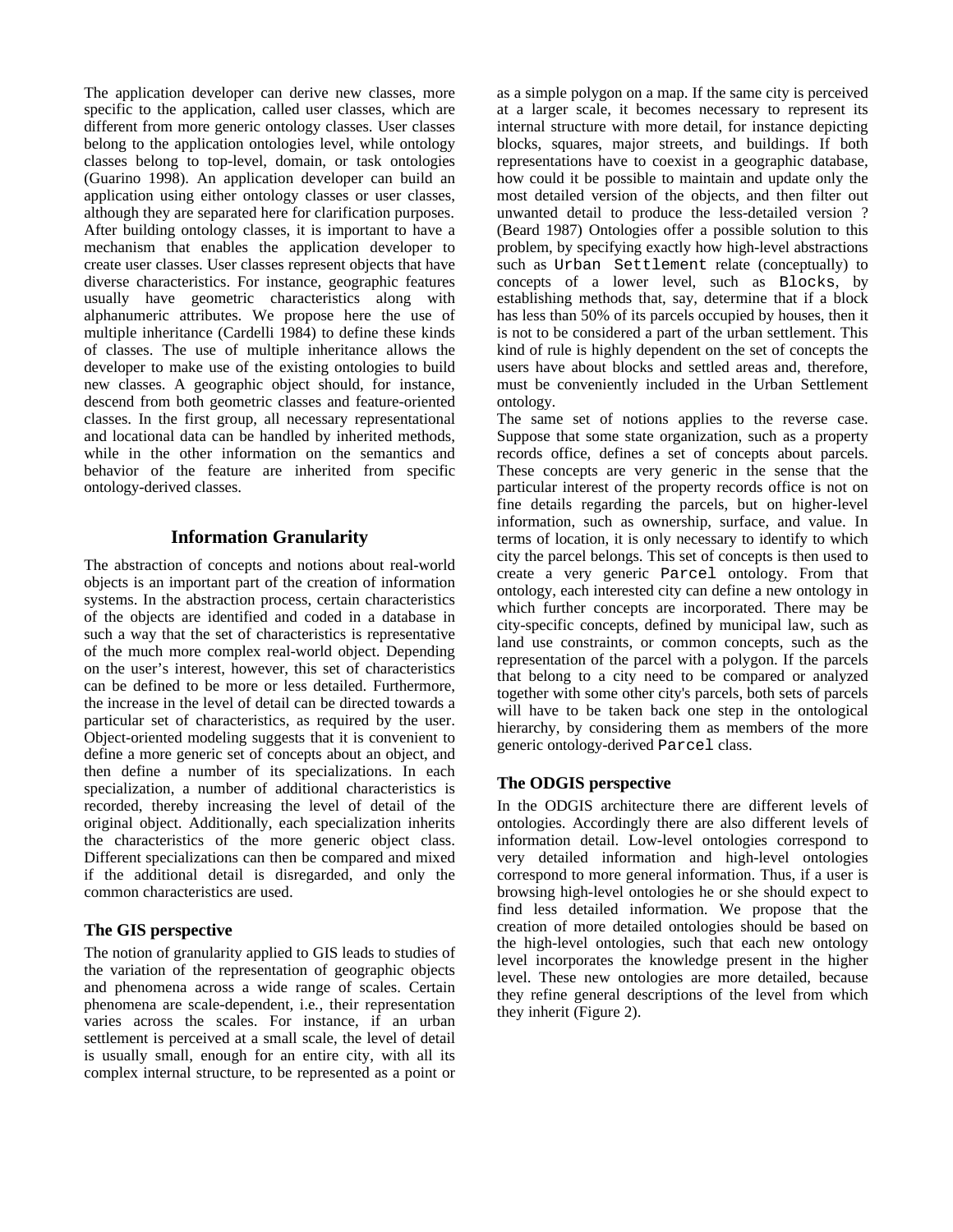

**Figure 2: Granularity levels, extended from Guarino(1997)**

Guarino (1997) classifies ontologies according to their dependence on a specific task or point of view.

- *Top-level ontologies* describe very general concepts. In ODGIS a top-level ontology describes a general concept of space. A theory describing parts and wholes, and their relation to topology, called mereotopology (Smith 1995), is at this level.
- *Domain ontologies* describe the vocabulary related to a generic domain, which in ODGIS can be remote sensing or the urban environment.
- *Task ontologies* describe a task or activity, such as image interpretation or noise pollution assessment in ODGIS.
- *Application ontologies* describe concepts depending on both a particular domain and a task, and are usually a specialization of them. In ODGIS these ontologies are created from the combination of highlevel ontologies. They represent the user needs regarding a specific application such as an assessment of lobster abundance on the Gulf of Maine.

Another distinction that Guarino (1998) proposes is between coarse and fine-grained ontologies, or on-line and off-line ontologies. A coarse ontology consists of a minimal number of axioms and is intended to be shared by users that already agree on a conceptualization of the world. A fine-grained ontology needs a very expressive language and has a large number of axioms. Therefore, Guarino (1998) concludes that coarse ontologies are more likely to be shareable and should be used on-line to support the system's functionality. On the other hand, fine-grained ontologies should be used off-line, because they are accessed eventually for reference purposes. Our solution allows the user to incrementally go from coarse to fine-grained ontologies on-line, eliminating thus the division between on- and off-line ontologies.

#### **Objects and Navigation**

In ODGIS, ontologies are translated into classes. All classes derive from an initial class, called Object. This class has special operations for navigation in the ontology tree. The combined use of objects and ontologies provides a rich model to represent geographic entities, avoiding the problems of poor representation (Nunes 1991). In this section we describe the basic structure of an object in ODGIS and the mechanism for navigation.

#### **Inheritance Mechanism**

When one class inherits directly from only one class, it is called single inheritance, and when a class inherits from more than one class, it is called multiple inheritance (Cardelli 1984). In general, user classes have to inherit from more than one ontology class, therefore, the ability to implement multiple inheritance is necessary to build new classes from various ontologies. Multiple inheritance is a controversial concept, with benefits and drawbacks (Tempero and Biddle 1998) and we decided to use it because we believe that it is the best way to represent such complex features as geographic objects.

As an example, consider a class that is used to represent land parcels. This class needs to include information on the geometric shape of the parcel, as well as associated information about ownership, land use limitations, and so on. The geographic parcel class should descend from both a Parcel class and a Polygon class. Therefore, instead of having a single class that contains its own geometry and the methods necessary to handle it, there is a class that inherits such geometric characteristics and methods from a more generic Polygon class, and inherits application-specific characteristics and methods from a more generic Parcel class. This approach allows methods that deal with the geometry of the representations to have direct access to the geometry of the parcel, instead of relying on the Parcel class to handle its geometry to other class for appropriate treatment. This solution is achieved through interface conformance. A class should conform to every parent class, so the parcel of the example can be seen and treated as both an instance of Polygon and an instance of Parcel (Figure 3).



**Figure 3: Classes with roles**

The usual alternative for the multiple inheritance mechanism is to define the Parcel class as a descendant of the Polygon class. This succeeds in giving the Parcel class direct access to both its geometry and its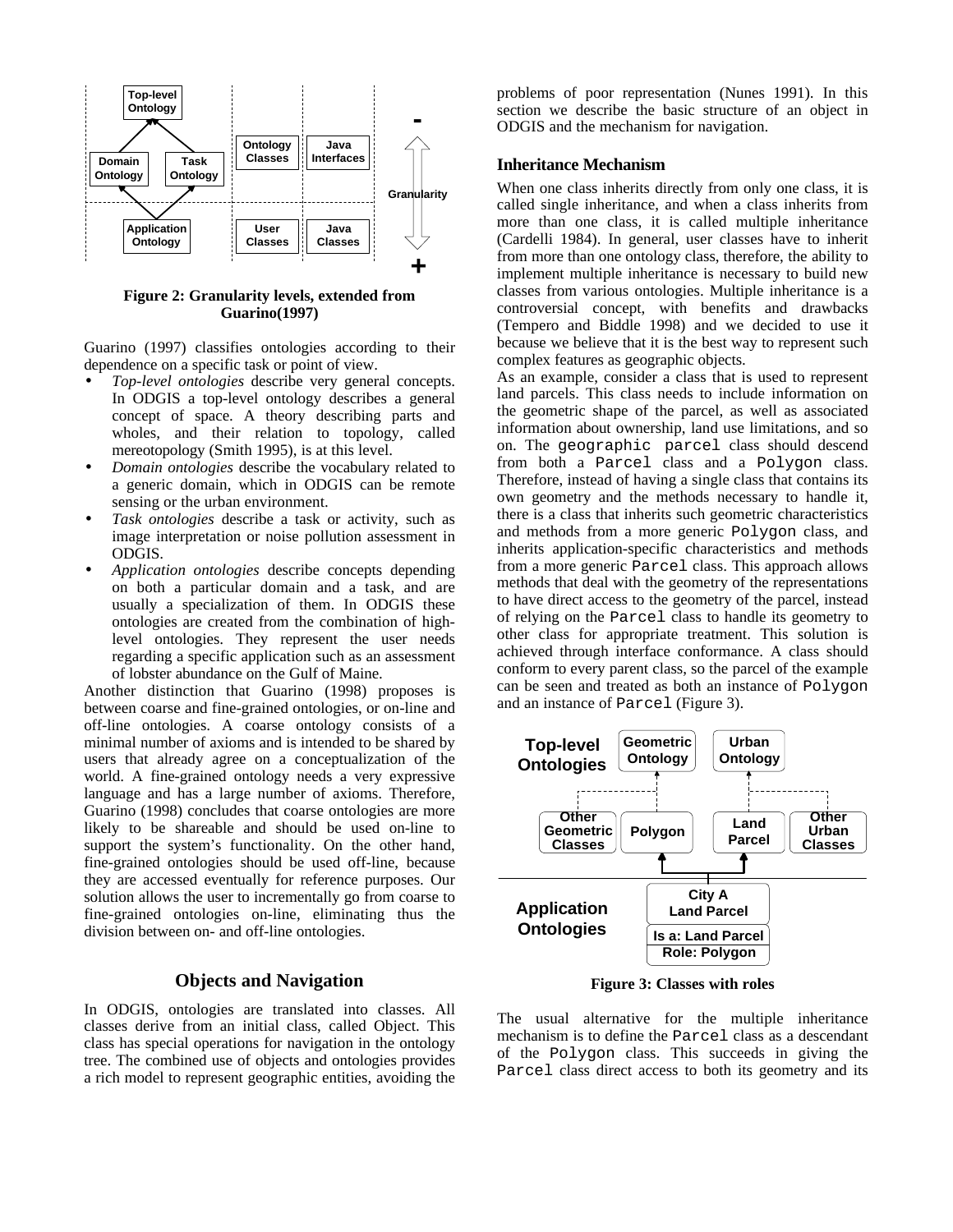application-specific characteristics, but makes it harder to implement different representations for the parcel, as demanded by other users or applications. For instance, another application might represent parcels using symbols or the parcel's front line. The proposed mechanism avoids this problem, and allows the existence of multiple representations for the same class, each of them adequate for a range of scales or a specific use. In many cases, the most detailed representation can be considered a primary representation, and the alternative representations can be obtained from it, using a set of transformation operators (Davis and Laender 1999).

### **Special Classes**

The idea of a basic class, such as the Object class of ODGIS, is suggested both in object-oriented frameworks such as Java (Gosling and McGilton 1995) and CORBA (OMG 1991). This idea is also present in ontology literature, where many ontologies start with a concept named Thing. The Object class contains the basic methods used for navigation, called Up() and Create\_From(). All other functionality is implemented using roles. An object has at least a basic role and a variable number of additional ones.

The method Up(), when applied to an object, returns an object of the immediate superclass. The method Create\_From() instantiates a version of the class from an instance of the immediate superclass. These two methods provide the means to navigate through the whole ontology tree. Since each class in the ontology tree is derived from the basic class, each interface inherits the necessary navigation tools.

An object has to adapt itself to various views and relationships through changes of classes, usually from a more detailed to a less detailed class. For instance, if a polygonal object is asked to merge with another polygonal object in its superclass, this object has to adapt itself by generating an instance of the superclass. Data are never lost in conversions, because they never occur in the original object, but only in its copies or instances.

## **Conclusions**

We presented a solution for information integration inside a framework of ontology-driven information systems. The solution allows for different levels of information sharing using a navigation system inside a hierarchy of classes derived from ontologies.

We presented a navigation system in which objects can generate new instances with different levels of information detail, and proposed the use of a special parent class that allows navigation from application ontologies to top-level ontologies, passing through domain and task ontologies. This navigation capability shortens the gap between generic and specialized ontologies, enabling the sharing of software components and information. ODGIS employs user classes that are derived through multiple inheritance from various ontologies to solve the problem of schematic heterogeneity (Bishr 1997).

We also presented here how ontology-driven geographic information systems can deal with different levels of information. The solution presented here tries to shorten the gap between coarse and fine-grained ontologies in ontology-driven information systems (Guarino 1998) by allowing navigation through ontologies of all specialization levels.

### **Acknowledgments**

This work was partially supported by the National Science Foundation under NSF grant numbers SBR-9700465 and IIS-9970123, NASA/EPSCoR fellowship grant number 99-58 and an ESRI graduate fellowship. Max Egenhofer's research is further supported by NSF grants IRI-9613646, BDI-9723873, and EIA-9876707; by the National Imagery and Mapping Agency under grant number NMA202-97-1- 1023; by the National Institute of Environmental Health Sciences, NIH, under grant number 1 R 01 ES09816-01 and by a contract with Lockheed Martin.

## **References**

Beard, K. (1987) How To Survive A Single Detailed Database. in: N. R. Chrisman, (Ed.) *AUTO-CARTO 8, Eighth International Symposium on Computer-Assisted Cartography*, Baltimore, MD. Bishr, Y. (1997) *Semantic Aspect of Interoperable GIS*. Ph.D. thesis, Wageningen Agricultural University, The Netherlands.

Cardelli, L. (1984) A Semantics of Multiple Inheritance. in: G. Kahn, D. McQueen, and G. Plotkin, (Eds.), *Semantics of Data Types*. *Lecture Notes in Computer Science* 173, pp. 51-67, Springer-Verlag, New York.

Davis, C. and Laender, A. (1999) Multiple Representations in GIS: Materialization Through Map Generalization, Geometric and Spatial Analysis Operations. in: C. B. Medeiros, (Ed.) *7th ACM Symposium on Advances in Geographic Information Systems*, Kansas City, MO, pp. 60-65.

Egenhofer, M. and Frank, A. (1992) Object-Oriented Modeling for GIS. *Journal of the Urban and Regional Information Systems Association* 4(2): 3-19.

Fonseca, F. and Egenhofer, M. (1999) Ontology-Driven Geographic Information Systems. in: C. B. Medeiros, (Ed.) *7th ACM Symposium on Advances in Geographic Information Systems*, Kansas City, MO, pp. 14-19.

Frank, A. (1997) Spatial Ontology: A Geographical Point of View. in: O. Stock, (Ed.) *Spatial and Temporal Reasoning*. pp. 135-153, Kluwer Academic Publishers, Dordrecht, The Netherlands.

Gahegan, M. and Roberts, S. (1988) An Intelligent, Object-Oriented Geographical Information System. *International Journal Geographical Information Systems* Vol. 2: 101-110.

Gosling, J. and McGilton, H. (1995) *The Java Language Environment: a White Paper*. Sun Microsystems, Mountain View, CA, Technical Report.